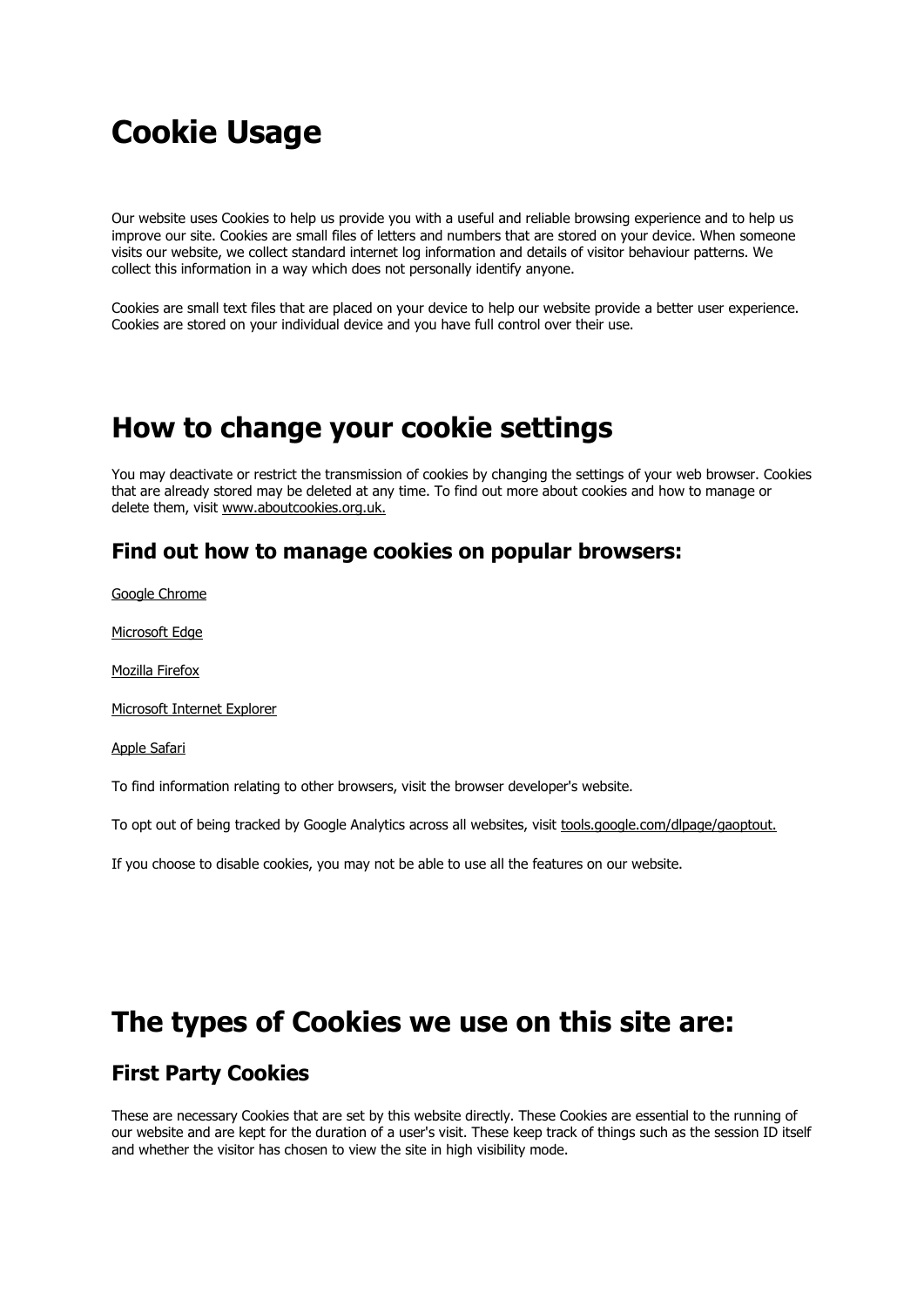#### **First Party Cookies set by this website**

| <b>Name</b>      | <b>Purpose</b>                                                                                                | <b>Expires</b>    |
|------------------|---------------------------------------------------------------------------------------------------------------|-------------------|
| auth user        | Records when a user has logged in to the website (e.g. protected pages<br>that require a user login).         | End of<br>session |
| cms user         | Identifies a session that should not retrieve pages from cache (e.g. when a<br>user is logged in to the CMS). | End of<br>session |
| highvis          | Records if the user has switched to high visibility mode.                                                     | End of<br>session |
| <b>PHPSESSID</b> | Default identifier that PHP uses for Cookies which are generated during a<br>session.                         | End of<br>session |
| popup seen today | Indicates whether pop-up announcements have been viewed or not                                                | At midnight       |

## **Third Party Cookies**

These are Cookies set by other suppliers which we may be using to enhance our site and which are controlled by them. The following section details third party Cookies you might encounter through this site. For more information on these Cookies or to opt-out of third parties collecting any data regarding your interaction on our website, please refer to their websites for further information.

### **Google Analytics**

Like many websites, we use Google Analytics to collect information about visitor behaviour, such as the number of visitors to the various parts of our website. We do this to compile reports that help us improve our site. Google Analytics stores information about what pages you visit, how long you are on the site, how you got here, what documents you download and what you click on. This analytics data is not tied to personally identifiable information (e.g. your name or address) so this information cannot be used to identify who you are.

Below is a description of the Google Analytics Cookies we may use on this site and what they are used for:

| <b>Name</b>        | <b>Purpose</b>                                                        | <b>Expires</b> |
|--------------------|-----------------------------------------------------------------------|----------------|
| _utm.gif           | Logs details about visitor's browser and computer                     | End of session |
| utma               | Used to distinguish users and sessions                                | 2 years        |
| utmb               | Used to determine new sessions/visits                                 | 30 mins        |
| utmc               | Used to determine the duration of a visit                             | End of session |
| utmv               | Use to determine visitor behaviour during a session                   | End of session |
| utmz               | Stores the traffic source that explains how the user reached the site | 6 months       |
| utmt               | Used to throttle request rate                                         | 10 minutes     |
| utmt masterTracker | Updates the total number of page visits in anonymous form             | End of session |
| _ga                | Used to distinguish users                                             | 2 years        |
| _gid               | Used to distinguish users                                             | 24 hours       |